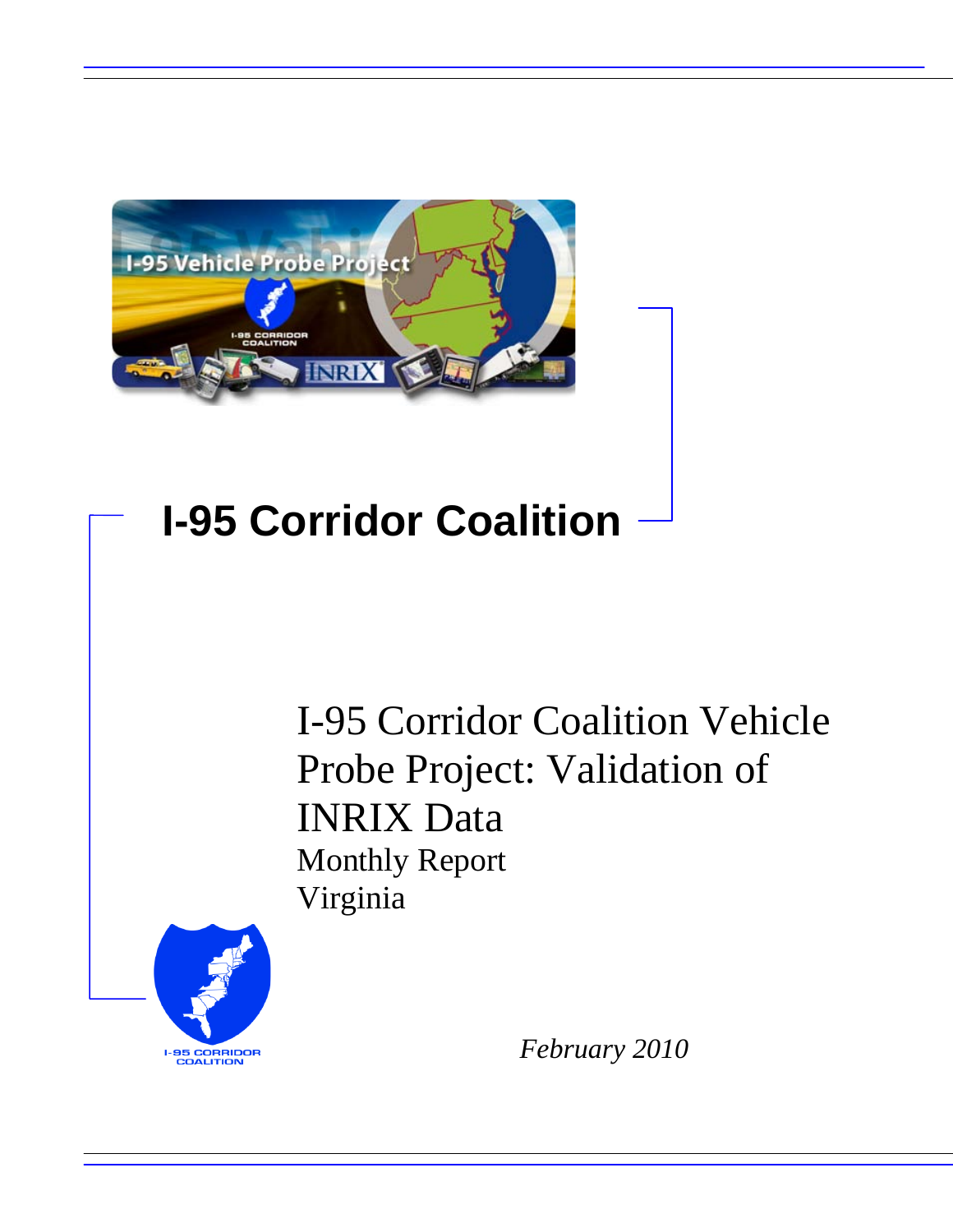# **I-95 CORRIDOR COALITION VEHICLE PROBE PROJECT: VALIDATION OF INRIX DATA FEBRUARY 2010**

# *Monthly Report*

*Prepared for:*

I-95 Corridor Coalition

*Sponsored by:*

I-95 Corridor Coalition

*Prepared by:*

Ali Haghani, Masoud Hamedi, Kaveh Farokhi Sadabadi University of Maryland, College Park

*Acknowledgements:*

The research team would like to express its gratitude for the assistance it received from the state highway officials in Delaware, Maryland, New Jersey, North Carolina, Pennsylvania, and Virginia during the course of this study. Their effort was instrumental during the data collection phase of the project. This report would not have been completed without their help.

*February 2010*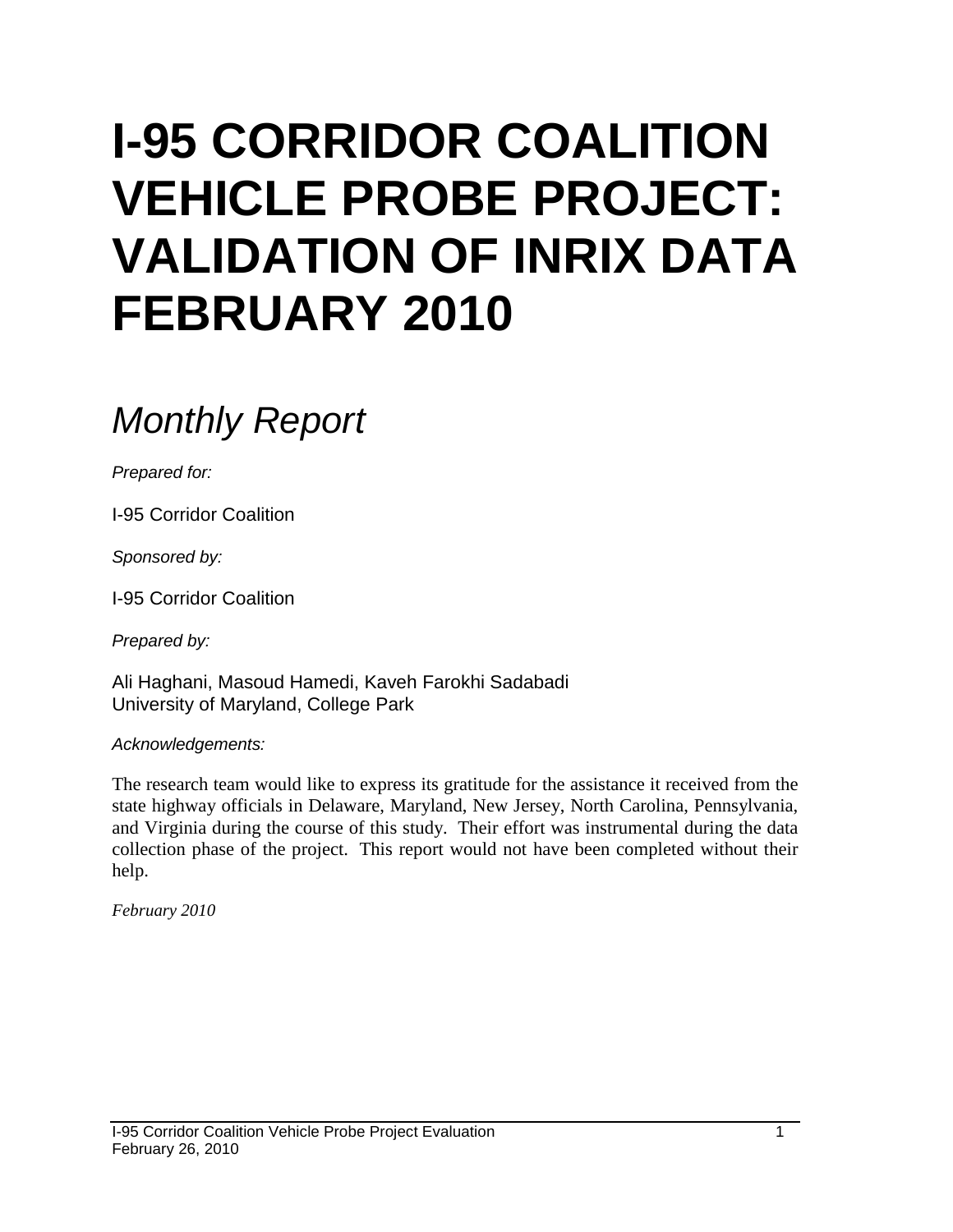# **Evaluation Results for the State of Virginia**

# *Executive Summary*

Travel time samples were collected along nearly 14 miles of freeways and two miles of arterials in Virginia from Thursday, November 5, 2009 to Tuesday, November 17, 2009 and compared with travel time and speed data reported by INRIX as part of the I-95 Vehicle Probe project. The validation data represents approximately 1660 hours of observations along eight freeway segments in Virginia, two of which are standard TMC segments and the other six are path segments comprised of multiple standard TMC segments. Since some TMC segments in this corridor are less than one mile long, when appropriate, consecutive TMC segments were combined to form path segments longer than one mile.

ES Table 1, below summarizes the results of the comparison between the validation data and the INRIX data for freeway segments for the same period. Both the absolute average speed error and speed error bias were within specification for all speed bins. It is worth noting that these results are the best the evaluation team has seen since the start of its work.

| <b>State</b> |                                                                                               | <b>Absolute Speed Error</b><br>( <sub>10</sub> mph) |                                                                                    | <b>Speed Error Bias</b><br>(<5 mph) | Number of<br>5 Minute | Hours of<br>Data |  |  |  |  |
|--------------|-----------------------------------------------------------------------------------------------|-----------------------------------------------------|------------------------------------------------------------------------------------|-------------------------------------|-----------------------|------------------|--|--|--|--|
|              | <b>SEM Band</b>                                                                               | Mean                                                | Comparison with Comparison with Comparison with Comparison with<br><b>SEM Band</b> | Mean                                | <b>Samples</b>        | Collection       |  |  |  |  |
| 0-30 MPH     | 4.50                                                                                          | 5.60                                                | 0.70                                                                               | 0.80                                | 2567                  | 213.9            |  |  |  |  |
| 30-45 MPH    | 7.10                                                                                          | 9.80                                                | 0.60                                                                               | 1.80                                | 1652                  | 137.7            |  |  |  |  |
| 45-60 MPH    | 3.20                                                                                          | 5.40                                                | $-0.10$                                                                            | 0.60                                | 8141                  | 678.4            |  |  |  |  |
| $>60$ MPH    | 3.10                                                                                          | 5.30                                                | $-1.90$                                                                            | $-2.90$                             | 7551                  | 629.3            |  |  |  |  |
| All Speeds   | 3.65                                                                                          | 5.75                                                | $-0.62$                                                                            | $-0.60$                             | 19911                 | 1659.3           |  |  |  |  |
|              | Based upon data collected from Nov 5, 2009 through Nov 17, 2009 across 15.5 miles of roadway. |                                                     |                                                                                    |                                     |                       |                  |  |  |  |  |

As part of the on-going validation process, vehicle probe data from each state is validated on a rotating basis. Since the inception of the validation process, data on roadways in the State of Virginia were validated on four occasions: July 2008, November 2008, May 2009, and November 2009. This represents more than 4000 hours of observations along 83 miles of freeway segments in Virginia. ES Table 2 provides a summary of the cumulative validation effort. As shown, both the absolute average speed error and speed error bias were within specification for all speed bins.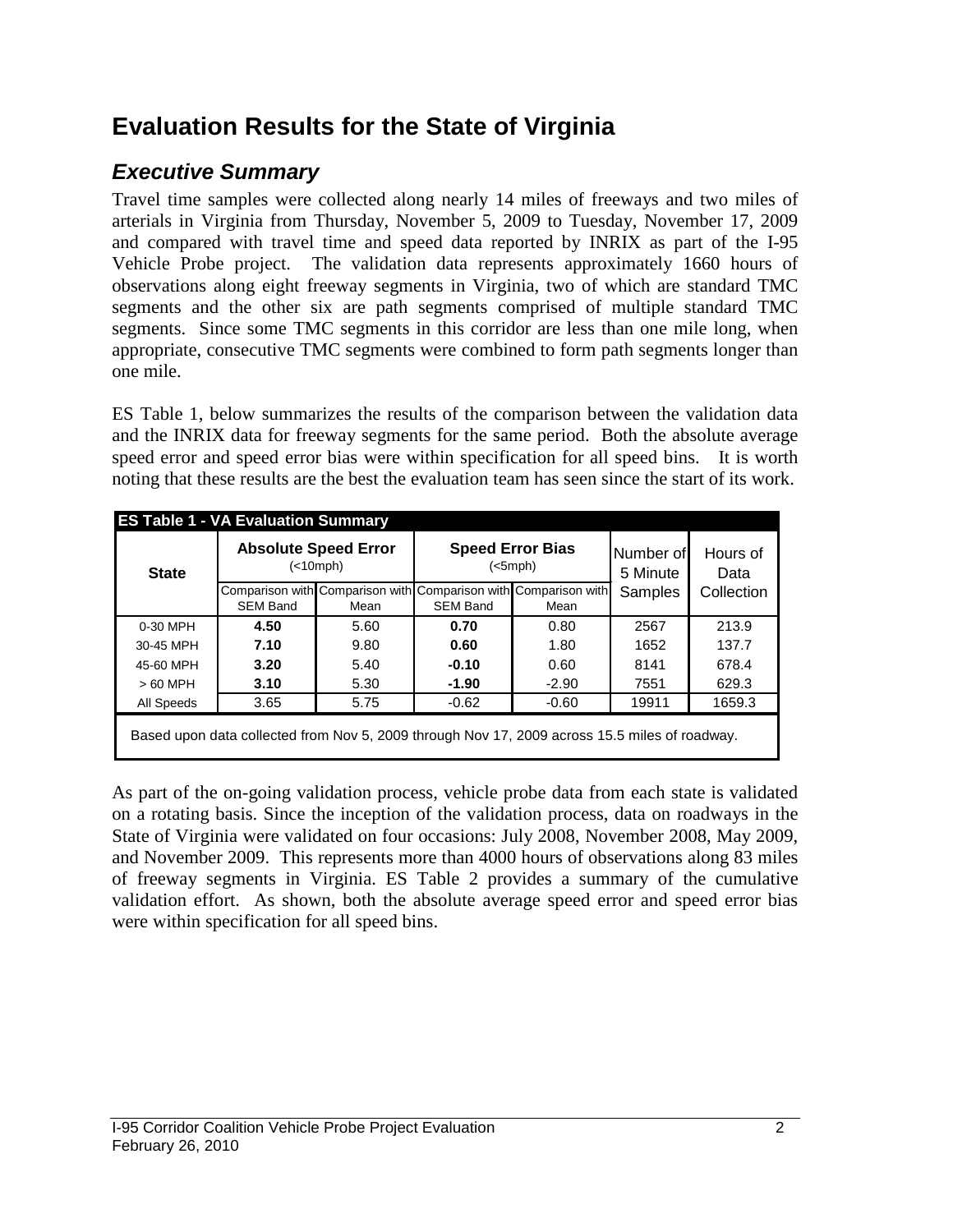|                                                                                    | <b>ES Table 2 - VIRGINIA - Cummulative to Date</b> |                             |                             |                         |                   |                             |  |  |  |  |  |  |
|------------------------------------------------------------------------------------|----------------------------------------------------|-----------------------------|-----------------------------|-------------------------|-------------------|-----------------------------|--|--|--|--|--|--|
|                                                                                    |                                                    | <b>Absolute Speed Error</b> | <b>Speed Error Bias</b>     |                         | Number of 5       |                             |  |  |  |  |  |  |
| <b>State</b>                                                                       | Comparison<br>with SEM Band                        | Comparison<br>with Mean     | Comparison<br>with SEM Band | Comparison<br>with Mean | Minute<br>Samples | Hours of Data<br>Collection |  |  |  |  |  |  |
| 0-30 MPH                                                                           | 4.47                                               | 5.64                        | 1.17                        | 1.35                    | 3811              | 317.6                       |  |  |  |  |  |  |
| 30-45 MPH                                                                          | 6.88                                               | 9.17                        | 1.15                        | 2.04                    | 2990              | 249.2                       |  |  |  |  |  |  |
| 45-60 MPH                                                                          | 2.76                                               | 4.82                        | $-0.10$                     | 0.54                    | 16133             | 1344.4                      |  |  |  |  |  |  |
| $>60$ MPH                                                                          | 2.31                                               | 4.43                        | $-1.79$                     | $-3.13$                 | 25461             | 2121.8                      |  |  |  |  |  |  |
| All Speeds                                                                         | 2.91                                               | 4.95                        | $-0.81$                     | $-1.23$                 | 48395             | 4032.9                      |  |  |  |  |  |  |
| Based upon data collected in July 2008, November 2008, May 2009, and November 2009 |                                                    |                             |                             |                         |                   |                             |  |  |  |  |  |  |

As mentioned, travel time samples were also collected along two miles of arterials in Virginia from Thursday, November 5, 2009 to Tuesday, November 17, 2009 and compared with travel time and speed data reported by INRIX as part of this project. The arterial data is included for informational purposes noting that INRIX has volunteered arterial data at no cost to the Coalition for the first three years, and that the method to evaluate quality on arterial roadways has not been fully evaluated. As the Coalition collects additional data on arterials, more appropriate quality metrics will be developed.

### *Data Collection*

Bluetooth sensor deployments in Virginia started on Thursday, November 5, 2009. The actual deployments in Virginia were performed with the assistance of Virginia Department of Transportation (VDOT) personnel. Sensors remained in the same position until they were retrieved two weeks later on Tuesday, November 17, 2009. This round of data collections in Virginia was designed to cover segments of the highways along which both recurrent and non-recurrent congestions could be expected during both peak and off-peak periods.

Figure 1 presents snapshots of the roadway segments over which Bluetooth sensors were deployed in Virginia. In this figure, red segments represent freeway segments while blue segments are the ones that are chosen on arterials.

Table 1 presents a list of specific TMC segments that were selected as the validation sample in Virginia. These segments cover a total length of about 14 freeway miles as well as about 2 miles of arterials. Since some TMC segments in this corridor are less than one mile long, when appropriate, consecutive TMC segments are combined to form path segments longer than one mile. In total, in this document results of validation performed on eight freeway segments are reported; two of which are standard TMC segments and the other six are path segments combined from multiple standard TMC segments. The coordinates of the locations at which the Bluetooth sensors were deployed throughout the state of Virginia are highlighted in Table 2. It should be noted that the configuration of consecutive TMC segments is such that the endpoint of one TMC segment and the start point of the next TMC segment are overlapping, so one Bluetooth sensor in that location is covering both TMC segments.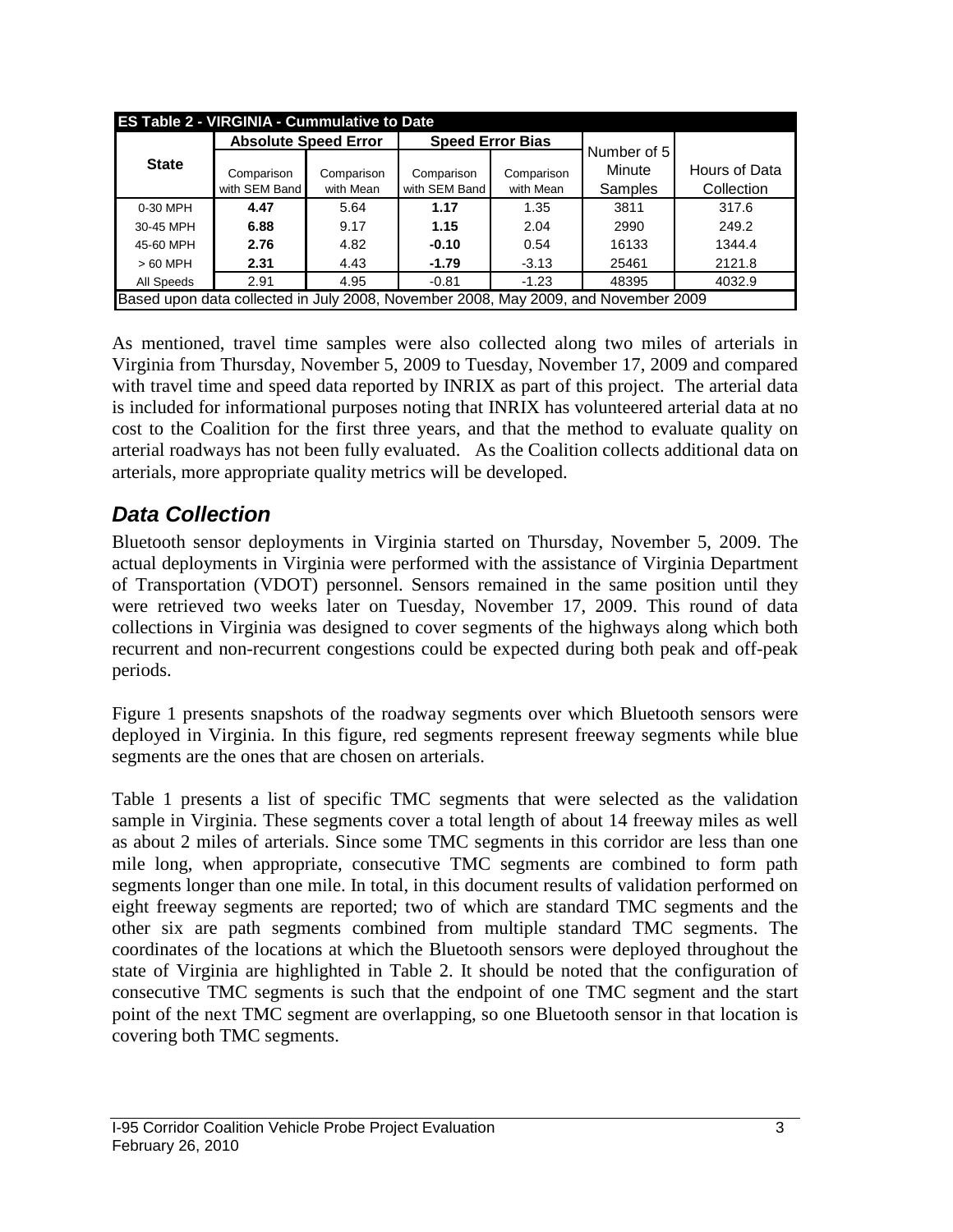Finally, Table 3 summarizes the segment definitions used in the validation process which also presents the distances that have been used in the estimation of Bluetooth speeds based on travel times. Details of the algorithm used to estimate equivalent path travel times based on INRIX feeds for individual TMC segment are provided in the report titled "Estimation of Travel Times for Multiple TMC Segments" (dated February 2010) and available on the I-95 Corridor Coalition website. This algorithm finds an equivalent INRIX travel time (and therefore travel speed) corresponding to each sample Bluetooth travel time observation on the path segment of interest.

## *Analysis of Results*

Table 4 summarizes the data quality measures obtained as a result of comparison between Bluetooth and all reported INRIX speeds. In all speed bins, INRIX data meets the data quality measures set forth in the contract when errors are measured as a distance from the 1.96 times the standard error band. Even when errors are measured as a distance from the mean, INRIX data quality is deemed as satisfactory based on the same requirements. It is worth noting that these results are the best the evaluation team has seen since the start of its work.

It should be noted that while the total number of observations in the low speed bins across all TMC segments are reasonable, as Table 6 indicates, the number of observations in low speed bins for some individual TMC segments may be low.

Table 5 shows the percentage of the time intervals that fall within 5 mph of the SEM band and the mean for each speed bin for all TMC segments in Virginia. Tables 6 and 7 present detailed data for individual TMC segments in Virginia in similar format as Tables 4 and 5 respectively. Note that for some TMC segments in some speed bins the comparison results may not be reliable due to small number of observations.

Figures 2 and 3 show the overall speed error biases for different speed bins, and the average absolute speed errors for all validation segments in Virginia, respectively. These figures correspond to Table 4.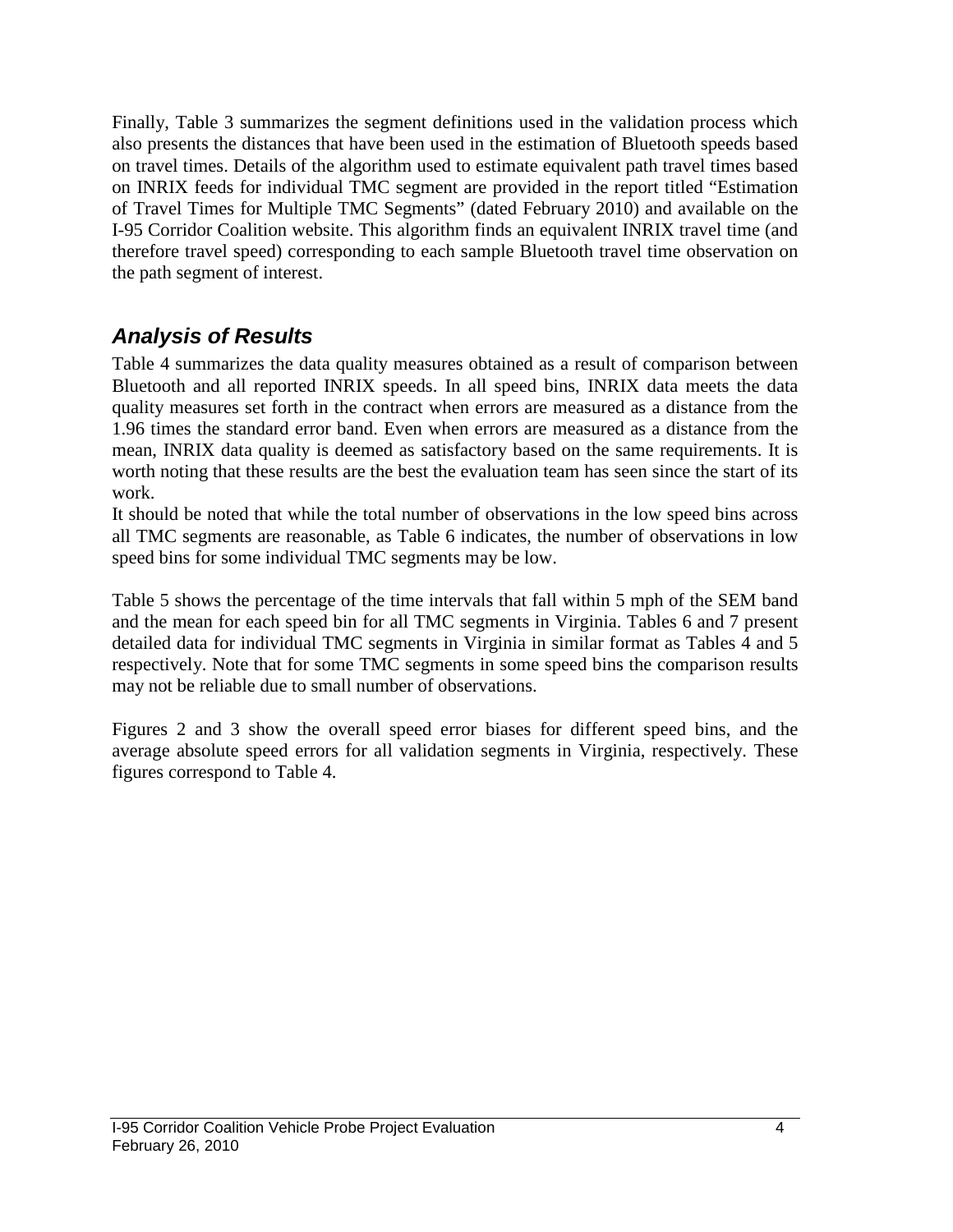

**Figure 1 TMC segments selected for validation in Virginia**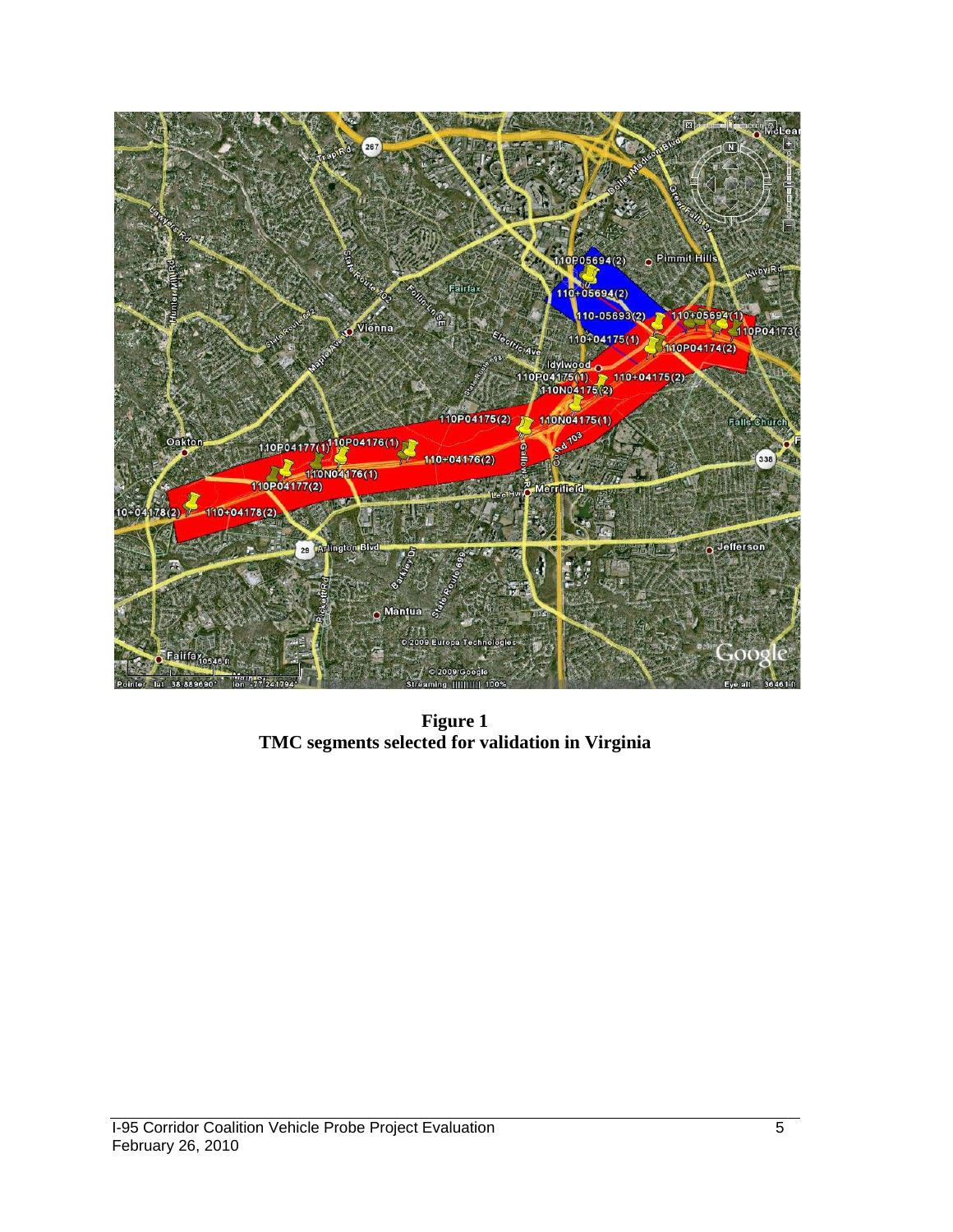|                 |             |                |                              |                            |                |                  | <b>LENGTH</b> |
|-----------------|-------------|----------------|------------------------------|----------------------------|----------------|------------------|---------------|
| <b>TYPE</b>     | TMC         | <b>HIGHWAY</b> | <b>STARTING AT</b>           | <b>ENDING AT</b>           | <b>COUNTY</b>  | <b>DIRECTION</b> | (mile)        |
| Freeway         | 110-04177   | $I-66$         | VA-123/EXIT 60               | VADEN DR/EXIT 62           | <b>FAIRFAX</b> | <b>EASTBOUND</b> | 1.01          |
| Freeway         | 110N04177   | $I-66$         | VADEN DR/EXIT 62             | VADEN DR/EXIT 62           | <b>FAIRFAX</b> | <b>EASTBOUND</b> | 0.53          |
| Freeway         | 110-04176   | $I-66$         | VADEN DR/EXIT 62             | VA-243/NUTLEY ST/EXIT 62   | <b>FAIRFAX</b> | <b>EASTBOUND</b> | 0.29          |
| Freeway         | 110N04176   | $I-66$         | VA-243/NUTLEY ST/EXIT 62     | VA-243/NUTLEY ST/EXIT 62   | <b>FAIRFAX</b> | <b>EASTBOUND</b> | 0.74          |
| Freeway         | 110-04175   | $I-66$         | VA-243/NUTLEY ST/EXIT 62     | I-495/EXIT 64              | <b>FAIRFAX</b> | <b>EASTBOUND</b> | 1.45          |
| Freeway         | 110N04175   | $I-66$         | I-495/EXIT 64                | I-495/EXIT 64              | <b>FAIRFAX</b> | <b>EASTBOUND</b> | 0.64          |
| Freeway         | 110-04174   | $I-66$         | I-495/EXIT 64                | VA-7/LEESBURG PIKE/EXIT 66 | <b>FAIRFAX</b> | <b>EASTBOUND</b> | 1.17          |
| Freeway         | 110N04174   | $I-66$         | VA-7/LEESBURG PIKE/EXIT 66   | VA-7/LEESBURG PIKE/EXIT 66 | <b>FAIRFAX</b> | <b>EASTBOUND</b> | 0.75          |
| Freeway         | 110N04173   | $I-66$         | VA-7/LEESBURG PIKE/EXIT 66   | VA-267/EXIT 67             | <b>FAIRFAX</b> | <b>EASTBOUND</b> | 0.22          |
| Freeway         | 110P04173   | $I-66$         | VA-267/EXIT 67               | VA-267/EXIT 67             | <b>FAIRFAX</b> | <b>WESTBOUND</b> | 0.27          |
| Freeway         | $110+04174$ | $I-66$         | VA-267/EXIT 67               | VA-7/LEESBURG PIKE/EXIT 66 | <b>FAIRFAX</b> | <b>WESTBOUND</b> | 0.12          |
| Freeway         | 110P04174   | $I-66$         | VA-7/LEESBURG PIKE/EXIT 66   | VA-7/LEESBURG PIKE/EXIT 66 | <b>FAIRFAX</b> | <b>WESTBOUND</b> | 0.54          |
| Freeway         | $110+04175$ | $I-66$         | VA-7/LEESBURG PIKE/EXIT 66   | I-495/EXIT 64              | <b>FAIRFAX</b> | <b>WESTBOUND</b> | 0.73          |
| Freeway         | 110P04175   | $I-66$         | I-495/EXIT 64                | I-495/EXIT 64              | <b>FAIRFAX</b> | <b>WESTBOUND</b> | 1.03          |
| Freeway         | $110+04176$ | $I-66$         | I-495/EXIT 64                | VA-243/NUTLEY ST/EXIT 62   | <b>FAIRFAX</b> | <b>WESTBOUND</b> | 1.34          |
| Freeway         | 110P04176   | $I-66$         | VA-243/NUTLEY ST/EXIT 62     | VA-243/NUTLEY ST/EXIT 62   | <b>FAIRFAX</b> | <b>WESTBOUND</b> | 0.80          |
| Freeway         | 110P04177   | $I-66$         | VA-243/NUTLEY ST/EXIT 62     | VADEN DR/EXIT 62           | <b>FAIRFAX</b> | <b>WESTBOUND</b> | 0.67          |
| Freeway         | $110+04178$ | $I-66$         | VADEN DR/EXIT 62             | VA-123/EXIT 60             | <b>FAIRFAX</b> | <b>WESTBOUND</b> | 1.15          |
| <b>SUBTOTAL</b> |             |                |                              |                            |                |                  | 13.45         |
| <b>Arterial</b> | $110+05694$ | $VA-7$         | <b>IDYLWOOD RD</b>           | <b>LISLE AVE</b>           | <b>FAIRFAX</b> | <b>WESTBOUND</b> | 0.96          |
| <b>Arterial</b> | 110P05694   | $VA-7$         | <b>LISLE AVE</b>             | <b>LISLE AVE</b>           | <b>FAIRFAX</b> | <b>WESTBOUND</b> | 0.04          |
| <b>Arterial</b> | $110+05695$ | $VA-7$         | <b>LISLE AVE</b>             | I-495/CAPITAL BELTWAY      | <b>FAIRFAX</b> | <b>WESTBOUND</b> | 0.04          |
| <b>Arterial</b> | 110N05694   | $VA-7$         | <b>I-495/CAPITAL BELTWAY</b> | <b>LISLE AVE</b>           | <b>FAIRFAX</b> | <b>EASTBOUND</b> | 0.04          |
| <b>Arterial</b> | 110-05693   | $VA-7$         | <b>LISLE AVE</b>             | <b>IDYLWOOD RD</b>         | <b>FAIRFAX</b> | <b>EASTBOUND</b> | 1.00          |
| <b>SUBTOTAL</b> |             |                |                              |                            |                |                  | 2.08          |
| <b>TOTAL</b>    |             |                |                              |                            |                |                  | 15.53         |

**Table 1 Traffic Message Channel segments picked for validation in Virginia**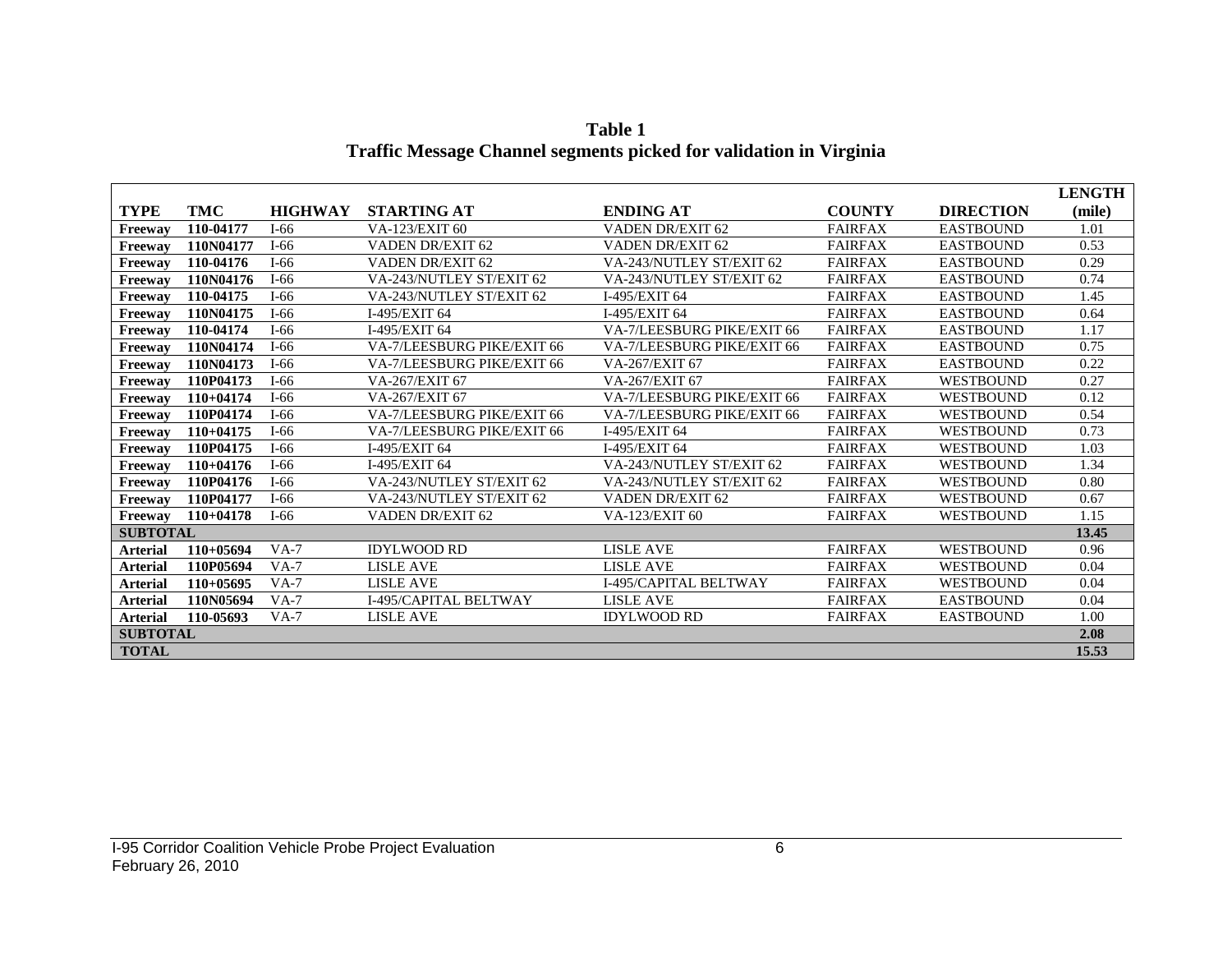| <b>Table 2</b>                                                                                 |  |
|------------------------------------------------------------------------------------------------|--|
| TMC segment lengths and distances between sensor deployment locations in the state of Virginia |  |

| <b>SEGMENT</b>  |             |           |              | <b>STANDARD TMC</b> |              |        |           |              | <b>SENSOR DEPLOYMENT</b> |              |        | <b>ERROR IN</b> |
|-----------------|-------------|-----------|--------------|---------------------|--------------|--------|-----------|--------------|--------------------------|--------------|--------|-----------------|
| <b>TYPE</b>     | TMC         |           | Endpoint (1) |                     | Endpoint (2) | Length |           | Endpoint (1) |                          | Endpoint (2) | Length | <b>SEGMENT</b>  |
|                 |             |           |              |                     |              |        |           |              |                          |              |        | <b>LENGTH</b>   |
|                 |             | Lat       | Long         | Lat                 | Long         | (mile) | Lat       | Long         | Lat                      | Long         | (mile) | $(\%)$          |
| Freeway         | 110-04177   | 38.870268 | $-77.300510$ | 38.874900           | $-77.282635$ | 1.01   | 38.869793 | -77.300702   | 38.874913                | $-77.282622$ | 1.03   | 2.0%            |
| Freeway         | 110N04177   | 38.874900 | $-77.282635$ | 38.877260           | -77.273192   | 0.53   | 38.874913 | $-77.282622$ | 38.877025                | $-77.271672$ | 0.61   | 14.4%           |
| Freeway         | 110-04176   | 38.877260 | -77.273192   | 38.878120           | $-77.267986$ | 0.29   | 38.877025 | $-77.271672$ | 38.877948                | $-77.266772$ | 0.27   | $-5.0\%$        |
| Freeway         | 110N04176   | 38.878120 | -77.267986   | 38.879022           | $-77.254353$ | 0.74   | 38.877948 | $-77.266772$ | 38.878653                | $-77.254842$ | 0.65   | $-12.1%$        |
| Freeway         | 110-04175   | 38.879022 | -77.254353   | 38.883156           | $-77.228071$ | 1.45   | 38.878653 | -77.254842   |                          |              |        |                 |
| Freeway         | 110N04175   | 38.883156 | $-77.228071$ | 38.887032           | $-77.217345$ | 0.64   |           |              | 38.886957                | $-77.214762$ |        |                 |
| Freeway         | 110-04174   | 38.887032 | -77.217345   | 38.897042           | -77.199700   | 1.17   | 38.886957 | $-77.214762$ | 38.896235                | -77.199332   | 1.05   | $-10.8%$        |
| Freeway         | 110N04174   | 38.897042 | -77.199700   | 38.900425           | $-77.186916$ | 0.75   | 38.896235 | -77.199332   |                          |              |        |                 |
| Freeway         | 110N04173   | 38.900425 | -77.186916   | 38.899562           | -77.183077   | 0.22   |           |              | 38.899455                | $-77.183217$ |        |                 |
| Freeway         | 110P04173   | 38.900900 | $-77.185618$ | 38.901429           | -77.190539   | 0.27   | 38.900600 | $-77.184227$ |                          |              |        |                 |
| Freeway         | $110+04174$ | 38.901429 | -77.190539   | 38.901036           | -77.192734   | 0.12   |           |              | 38.901008                | $-77.193212$ |        |                 |
| Freeway         | 110P04174   | 38.901036 | -77.192734   | 38.896667           | $-77.201106$ | 0.54   | 38.901008 | $-77.193212$ | 38.897205                | $-77.200550$ | 0.47   | $-12.7%$        |
| Freeway         | $110+04175$ | 38.896667 | $-77.201106$ | 38.890337           | $-77.212055$ | 0.73   | 38.897205 | $-77.200550$ | 38.890512                | $-77.212390$ | 0.79   | 7.1%            |
| Freeway         | 110P04175   | 38.890337 | $-77.212055$ | 38.883328           | -77.228814   | 1.03   | 38.890512 | $-77.212390$ |                          |              |        |                 |
| Freeway         | $110+04176$ | 38.883328 | -77.228814   | 38.879397           | $-77.252957$ | 1.34   |           |              | 38.879542                | -77.253078   |        |                 |
| Freeway         | 110P04176   | 38.879397 | $-77.252957$ | 38.878524           | -77.267819   | 0.80   | 38.879542 | -77.253078   |                          |              |        |                 |
| Freeway         | 110P04177   | 38.878524 | -77.267819   | 38.876072           | -77.279769   | 0.67   |           |              | 38.876622                | $-77.279413$ |        |                 |
| Freeway         | $110+04178$ | 38.876072 | -77.279769   | 38.870528           | $-77.299956$ | 1.15   | 38.876622 | $-77.279413$ | 38.870680                | -77.300757   | 1.23   | 6.4%            |
| <b>SUBTOTAL</b> |             |           |              |                     |              | 13.45  |           |              |                          |              |        |                 |
| <b>Arterial</b> | $110+05694$ | 38.900699 | -77.199639   | 38.908431           | -77.213932   | 0.96   | 38.900627 | $-77.199243$ |                          |              |        |                 |
| <b>Arterial</b> | 110P05694   | 38.908431 | -77.213932   | 38.908761           | $-77.214533$ | 0.04   |           |              |                          |              |        |                 |
| <b>Arterial</b> | 110+05695   | 38.908761 | $-77.214533$ | 38.909113           | $-77.215182$ | 0.04   |           |              | 38.908915                | $-77.213637$ |        |                 |
| <b>Arterial</b> | 110N05694   | 38.908924 | $-77.215155$ | 38.908633           | $-77.214605$ | 0.04   | 38.908158 | $-77.214870$ |                          |              |        |                 |
| <b>Arterial</b> | 110-05693   | 38.908633 | $-77.214605$ | 38.900603           | -77.199733   | 1.00   |           |              | 38.900888                | -77.199927   |        |                 |
| <b>SUBTOTAL</b> |             |           |              |                     |              | 2.08   |           |              |                          |              |        |                 |
| <b>TOTAL</b>    |             |           |              |                     |              | 15.53  |           |              |                          |              |        |                 |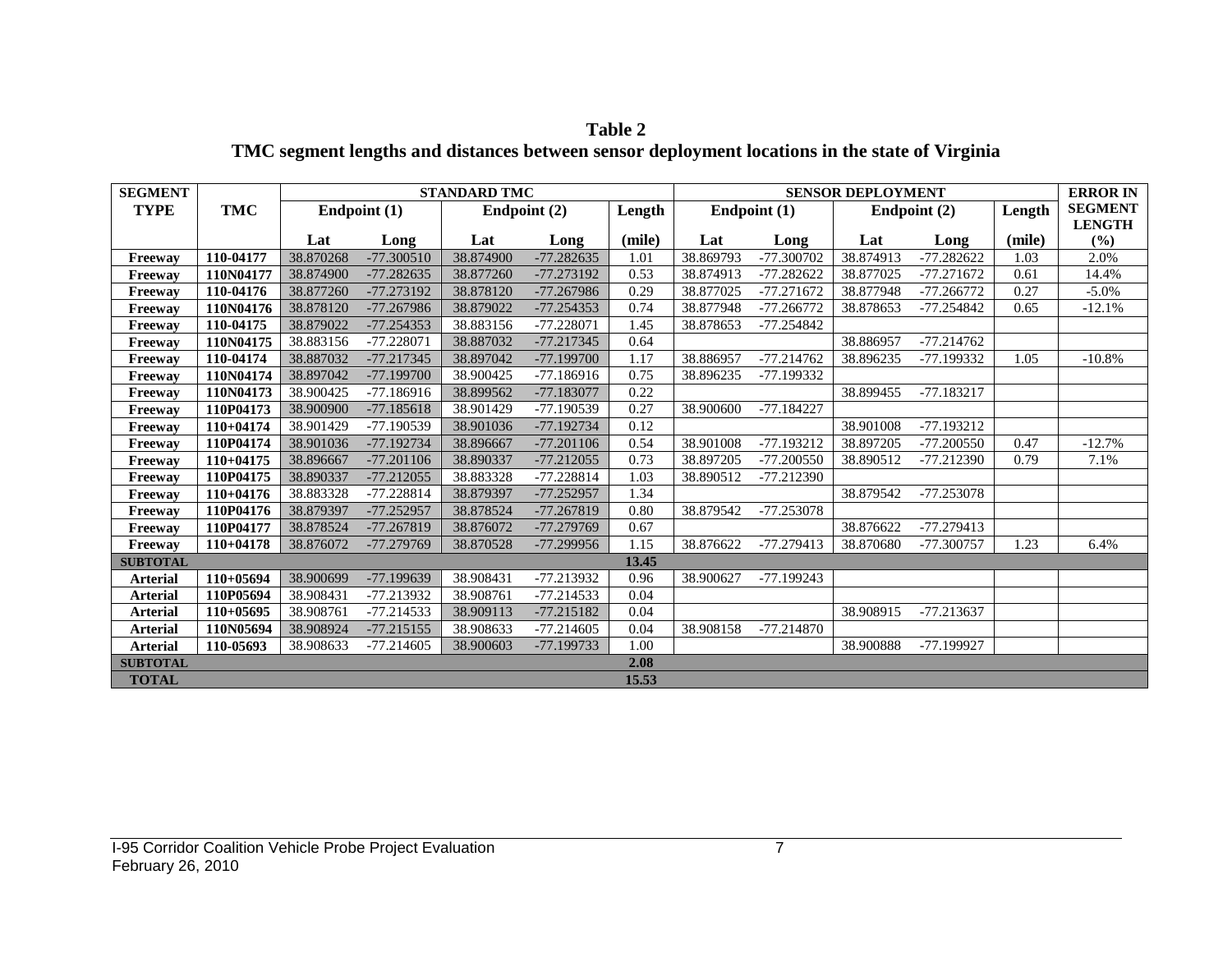**Table 3 Path segments identified for validation in Virginia**

|                 |                   |             |             | STANDARD SEGMENTS INCLUDED |             |                      |                      |                 | <b>LENGTH (MILE)</b> |              |
|-----------------|-------------------|-------------|-------------|----------------------------|-------------|----------------------|----------------------|-----------------|----------------------|--------------|
| <b>Type</b>     | <b>Validation</b> |             |             |                            |             |                      |                      |                 |                      | <b>Error</b> |
|                 | <b>Segment</b>    | TMC(1)      | TMC(2)      | TMC(3)                     | TMC(4)      | <b>STARTING AT</b>   | <b>ENDING AT</b>     | <b>Standard</b> | <b>Deployment</b>    | (%)          |
| Freeway         | 110-04177         | 110-04177   |             |                            |             | VA-123/EXIT 60       | <b>VADEN DR/EXIT</b> | 1.01            | 1.03                 | 2.03%        |
|                 |                   |             |             |                            |             |                      | 62                   |                 |                      |              |
| <b>Freeway</b>  | VA04-0001         | 110N04177   | 110-04176   | 110N04176                  |             | <b>VADEN DR/EXIT</b> | VA-243/NUTLEY        | 1.56            | 1.53                 | $-1.71%$     |
|                 |                   |             |             |                            |             | 62                   | ST/EXIT 62           |                 |                      |              |
| Freeway         | VA04-0002         | 110-04175   | 110N04175   |                            |             | VA-243/NUTLEY        | I-495/EXIT 64        | 2.09            | 2.23                 | 6.65%        |
|                 |                   |             |             |                            |             | ST/EXIT 62           |                      |                 |                      |              |
| <b>Freeway</b>  | VA04-0003         | 110-04174   | 110N04174   | 110N04173                  |             | I-495/EXIT 64        | VA-267/EXIT 67       | 2.14            | 2.02                 | $-5.40%$     |
| <b>Freeway</b>  | VA04-0004         | 110P04173   | 110+04174   | 110P04174                  | $110+04175$ | VA-267/EXIT 67       | I-495/EXIT 64        | 1.67            | 1.75                 | 5.12%        |
| <b>Freeway</b>  | VA04-0005         | 110P04175   | $110+04176$ |                            |             | I-495/EXIT 64        | VA-243/NUTLEY        | 2.37            | 2.37                 | 0.08%        |
|                 |                   |             |             |                            |             |                      | ST/EXIT 62           |                 |                      |              |
| <b>Freeway</b>  | VA04-0006         | 110P04176   | 110P04177   |                            |             | VA-243/NUTLEY        | <b>VADEN DR/EXIT</b> | 1.47            | 1.43                 | $-2.36%$     |
|                 |                   |             |             |                            |             | ST/EXIT 62           | 62                   |                 |                      |              |
| <b>Freeway</b>  | $110+04178$       | $110+04178$ |             |                            |             | <b>VADEN DR/EXIT</b> | VA-123/EXIT 60       | 1.15            | 1.23                 | 6.41%        |
|                 |                   |             |             |                            |             | 62                   |                      |                 |                      |              |
| <b>SUBTOTAL</b> |                   |             |             |                            |             |                      |                      | 13.45           | 13.60                | $1.07\%$     |
| <b>Arterial</b> | VA04-0007         | 110+05694   | 110P05694   | $110+05695$                |             | <b>IDYLWOOD RD</b>   | I-495/CAPITAL        | 1.04            | 0.98                 | $-5.70%$     |
|                 |                   |             |             |                            |             |                      | <b>BELTWAY</b>       |                 |                      |              |
| <b>Arterial</b> | VA04-0008         | 110N05694   | 110-05693   |                            |             | I-495/CAPITAL        | <b>IDYLWOOD RD</b>   | 1.03            | 0.98                 | $-5.66%$     |
|                 |                   |             |             |                            |             | <b>BELTWAY</b>       |                      |                 |                      |              |
| <b>SUBTOTAL</b> |                   |             |             |                            |             |                      |                      | 2.08            | 1.96                 | $-5.68\%$    |
| <b>TOTAL</b>    |                   |             |             |                            |             |                      |                      | 15.53           | 15.56                | 0.17%        |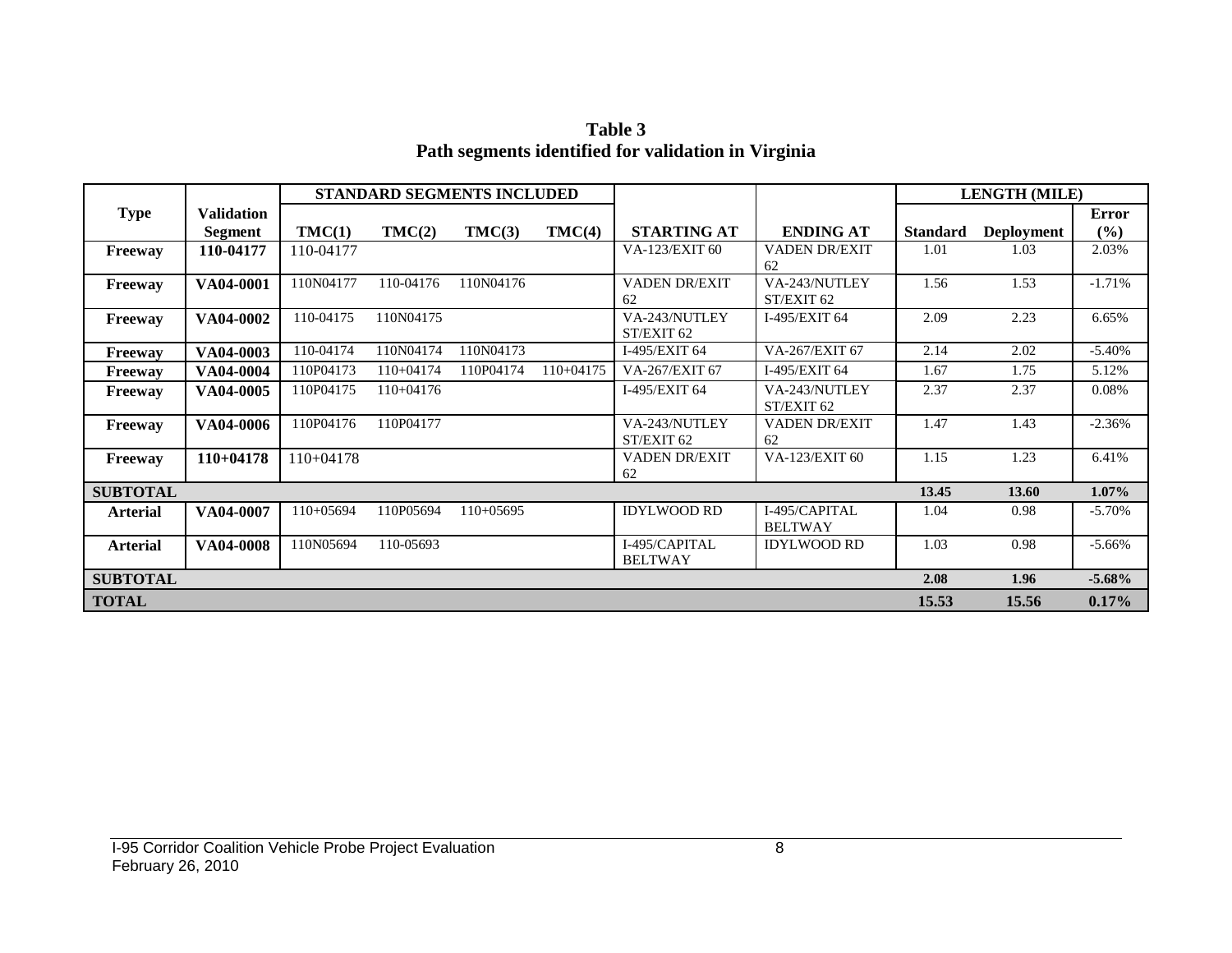#### **Table 4 Data quality measures for freeway segments greater than one mile in Virginia**

|                            |                                                                                      | <b>Data Quality Measures for</b> |                                      |                                                     |                |
|----------------------------|--------------------------------------------------------------------------------------|----------------------------------|--------------------------------------|-----------------------------------------------------|----------------|
|                            |                                                                                      | 1.96 SE Band                     | <b>Mean</b>                          |                                                     |                |
| <b>SPEED</b><br><b>BIN</b> | Average<br><b>Absolute</b><br><b>Speed</b><br>Error<br><b>Speed</b><br>Bias<br>Error |                                  | <b>Speed</b><br>Error<br><b>Bias</b> | Average<br><b>Absolute</b><br><b>Speed</b><br>Error | No. of<br>Obs. |
| $0 - 30$                   | 0.7                                                                                  | 4.5                              | 0.8                                  | 5.6                                                 | 2567           |
| $30 - 45$                  | 0.6                                                                                  | 7.1                              | 1.8                                  | 9.8                                                 | 1652           |
| 45-60                      | $-0.1$                                                                               | 3.2                              | 0.6                                  | 5.4                                                 | 8141           |
| $60+$                      | $-1.9$                                                                               | 3.1                              | $-2.9$                               | 5.3                                                 | 7551           |

#### **Table 5**

**Percent observations meeting data quality criteria for freeway segments greater than one mile in Virginia**

|                            |                                             |                                                         | <b>Data Quality Measures for</b>   |                                              |                |
|----------------------------|---------------------------------------------|---------------------------------------------------------|------------------------------------|----------------------------------------------|----------------|
|                            |                                             | 1.96 SE Band                                            | Mean                               |                                              |                |
| <b>SPEED</b><br><b>BIN</b> | Percentage<br>falling<br>inside the<br>band | Percentage<br>falling<br>within 5<br>mph of the<br>band | Percentage<br>equal to the<br>mean | Percentage<br>within 5<br>mph of the<br>mean | No. of<br>Obs. |
| $0 - 30$                   | 13%                                         | 67%                                                     | 0%                                 | 59%                                          | 2567           |
| $30 - 45$                  | 13%                                         | 46%                                                     | 0%                                 | 30%                                          | 1652           |
| 45-60                      | 32%                                         | 79%                                                     | 0%                                 | 58%                                          | 8141           |
| $60+$                      | 34%                                         | 80%                                                     | 0%                                 | 59%                                          | 7551           |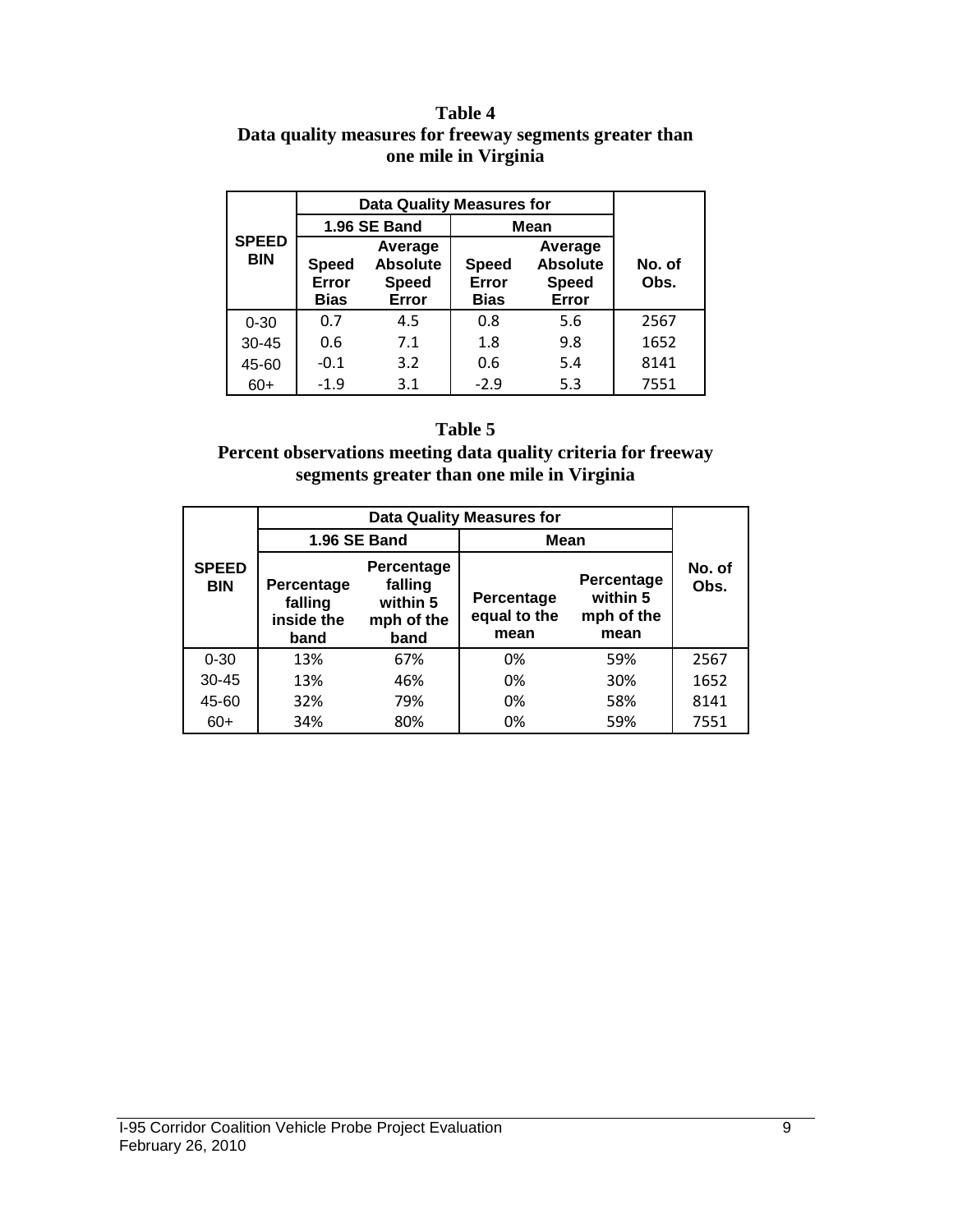|             |                      |                  |              | <b>Data Quality Measures for</b>     |                                                     |                                             |                                                     |        |
|-------------|----------------------|------------------|--------------|--------------------------------------|-----------------------------------------------------|---------------------------------------------|-----------------------------------------------------|--------|
|             |                      |                  |              |                                      |                                                     |                                             |                                                     |        |
|             | <b>Standard</b>      | <b>Bluetooth</b> | <b>SPEED</b> |                                      | 1.96 SE Band                                        |                                             | Mean                                                | No. of |
| <b>TMC</b>  | <b>TMC</b><br>length | distance         | <b>BIN</b>   | <b>Speed</b><br>Error<br><b>Bias</b> | Average<br><b>Absolute</b><br><b>Speed</b><br>Error | <b>Speed</b><br><b>Error</b><br><b>Bias</b> | Average<br><b>Absolute</b><br><b>Speed</b><br>Error | Obs.   |
|             |                      |                  | $0 - 30$     | 1.8                                  | 3.7                                                 | 1.9                                         | 4.4                                                 | 363    |
| $110+04178$ | 1.15                 | 1.23             | 30-45        | 0.0                                  | 5.6                                                 | 0.2                                         | 6.8                                                 | 298    |
|             |                      |                  | $45 - 60$    | 1.9                                  | 3.4                                                 | 2.9                                         | 5.4                                                 | 854    |
|             |                      |                  | $60+$        | $-0.2$                               | 2.3                                                 | $-0.6$                                      | 4.4                                                 | 1276   |
|             |                      |                  | $0 - 30$     | 3.3                                  | 4.6                                                 | 4.1                                         | 6.3                                                 | 264    |
| 110-04177   | 1.01                 | 1.03             | 30-45        | 3.2                                  | 5.7                                                 | 4.5                                         | 8.0                                                 | 183    |
|             |                      |                  | $45 - 60$    | 0.1                                  | 1.8                                                 | 0.9                                         | 3.6                                                 | 1298   |
|             |                      |                  | $60+$        | $-0.9$                               | 1.2                                                 | $-1.9$                                      | 3.2                                                 | 632    |
|             |                      |                  | $0 - 30$     | $-2.7$                               | 3.6                                                 | $-3.0$                                      | 4.5                                                 | 470    |
| VA04-0001   | 1.56                 | 1.53             | 30-45        | $-8.7$                               | 9.8                                                 | $-9.5$                                      | 11.6                                                | 180    |
|             |                      |                  | $45 - 60$    | $-4.8$                               | 4.9                                                 | $-6.5$                                      | 6.7                                                 | 1369   |
|             |                      |                  | $60+$        | $-5.4$                               | 5.4                                                 | $-7.9$                                      | 7.9                                                 | 725    |
|             |                      |                  | $0 - 30$     | $-0.7$                               | 5.2                                                 | $-1.0$                                      | 6.4                                                 | 643    |
| VA04-0002   | 2.09                 | 2.23             | 30-45        | 2.2                                  | 8.3                                                 | 3.0                                         | 10.4                                                | 328    |
|             |                      |                  | $45 - 60$    | 0.0                                  | 1.6                                                 | 0.7                                         | 3.4                                                 | 1234   |
|             |                      |                  | $60+$        | $-0.9$                               | 0.9                                                 | $-2.5$                                      | 2.9                                                 | 125    |
|             |                      |                  | $0 - 30$     | 5.8                                  | 8.1                                                 | 6.2                                         | 9.4                                                 | 154    |
| VA04-0003   | 2.14                 | 2.02             | 30-45        | 2.8                                  | 8.2                                                 | 4.9                                         | 12.0                                                | 126    |
|             |                      |                  | $45 - 60$    | $-2.4$                               | 3.3                                                 | $-1.8$                                      | 6.7                                                 | 268    |
|             |                      |                  | $60+$        | $-5.2$                               | 5.2                                                 | $-7.8$                                      | 7.8                                                 | 1837   |
|             |                      |                  | $0 - 30$     | 5.5                                  | 8.2                                                 | 9.0                                         | 13.4                                                | 41     |
| VA04-0004   | 1.67                 | 1.75             | 30-45        | 6.2                                  | 12.1                                                | 13.2                                        | 20.9                                                | 121    |
|             |                      |                  | $45 - 60$    | 1.9                                  | 5.3                                                 | 4.5                                         | 8.7                                                 | 1116   |
|             |                      |                  | $60+$        | 0.7                                  | 2.9                                                 | 1.6                                         | 4.9                                                 | 885    |
|             |                      |                  | $0 - 30$     | $-1.5$                               | 4.7                                                 | $-2.0$                                      | 6.3                                                 | 183    |
| VA04-0005   | 2.37                 | 2.37             | 30-45        | $-1.0$                               | 3.9                                                 | 0.8                                         | 7.4                                                 | 235    |
|             |                      |                  | 45-60        | $-0.7$                               | 1.3                                                 | $-0.2$                                      | 3.8                                                 | 839    |
|             |                      |                  | $60+$        | $-1.6$                               | 1.6                                                 | $-3.6$                                      | 3.8                                                 | 889    |
|             |                      |                  | $0 - 30$     | 2.6                                  | 3.1                                                 | 3.1                                         | 4.0                                                 | 449    |
| VA04-0006   | 1.47                 | 1.43             | 30-45        | 2.1                                  | 5.7                                                 | 2.6                                         | 7.6                                                 | 181    |
|             |                      |                  | $45 - 60$    | 2.3                                  | 3.6                                                 | 4.2                                         | 5.7                                                 | 1163   |
|             |                      |                  | $60+$        | 0.8                                  | 1.6                                                 | 2.0                                         | 3.5                                                 | 1182   |

**Table 6 Data quality measures for individual freeway validation segments greater than one mile in the state of Virginia**

\*Results in the specified row may not be reliable due to small number of observations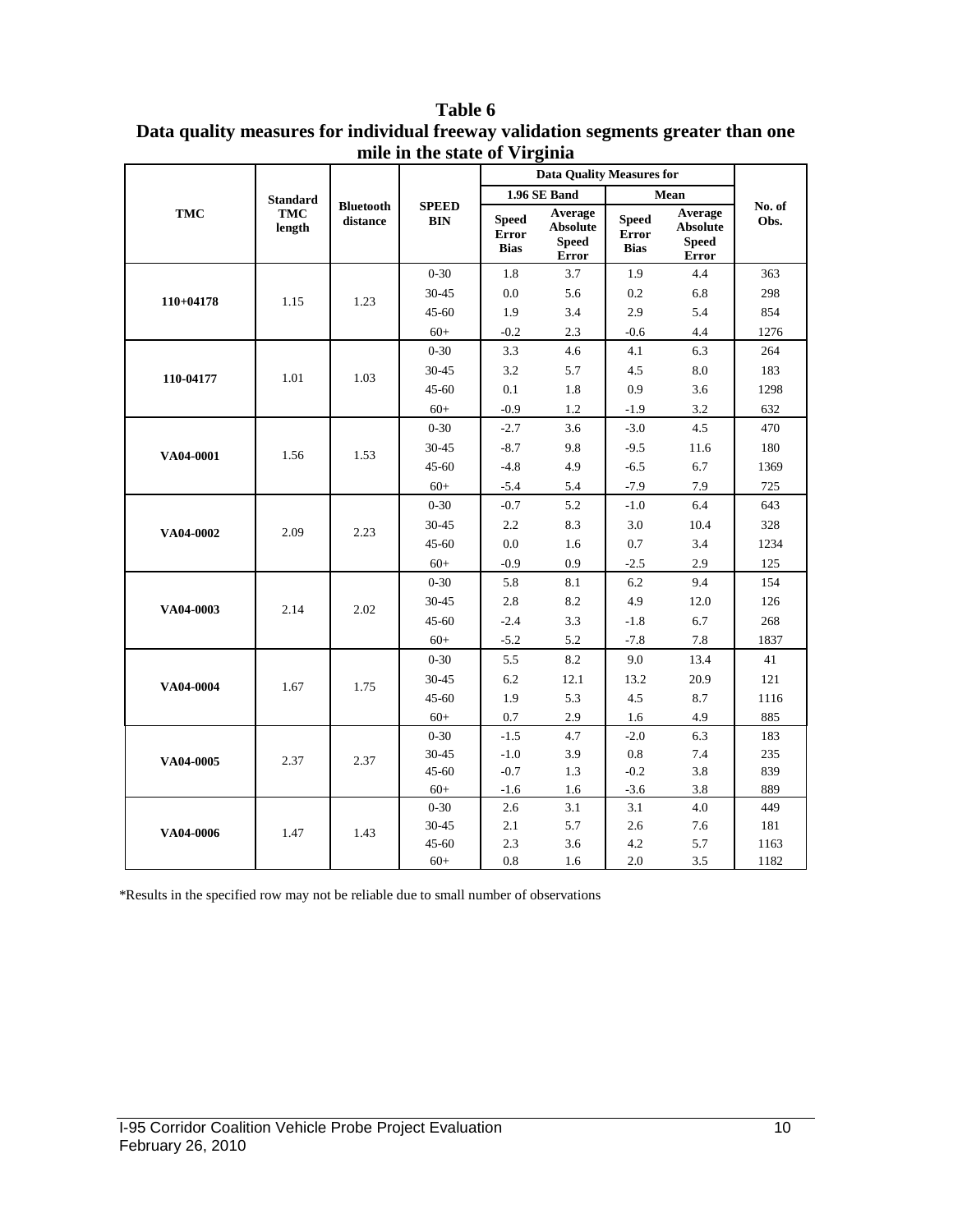|                  |                  |                                         |                                                   | greater than one mne in the state of virginia       |                                                               |                                |                                          |                                          |                                                    |        |
|------------------|------------------|-----------------------------------------|---------------------------------------------------|-----------------------------------------------------|---------------------------------------------------------------|--------------------------------|------------------------------------------|------------------------------------------|----------------------------------------------------|--------|
|                  |                  |                                         |                                                   |                                                     | <b>Data Ouality Measures for</b>                              |                                |                                          |                                          |                                                    |        |
|                  |                  |                                         |                                                   | 1.96 SE Band                                        |                                                               |                                |                                          | Mean                                     |                                                    |        |
|                  |                  | <b>Speed Error Bias</b>                 |                                                   |                                                     | <b>Average Absolute</b><br><b>Speed Error</b>                 |                                | <b>Speed Error Bias</b>                  |                                          | <b>Average Absolute</b><br><b>Speed Error</b>      | No. of |
| <b>TMC</b>       | <b>SPEED BIN</b> | No.<br>falling<br>inside<br>the<br>band | $\frac{0}{0}$<br>falling<br>inside<br>the<br>band | No.<br>falling<br>within<br>5 mph<br>of the<br>band | $\frac{0}{0}$<br>falling<br>within<br>5 mph<br>of the<br>band | No.<br>equal<br>to the<br>mean | $\frac{0}{0}$<br>equal<br>to the<br>mean | No.<br>within<br>5 mph<br>of the<br>mean | $\frac{0}{0}$<br>within<br>5 mph<br>of the<br>mean | Obs.   |
|                  | $0 - 30$         | 43                                      | 12%                                               | 275                                                 | 76%                                                           | $\overline{0}$                 | 0%                                       | 261                                      | 72%                                                | 363    |
| $110+04178$      | 30-45            | 31                                      | 10%                                               | 156                                                 | 52%                                                           | $\boldsymbol{0}$               | $0\%$                                    | 131                                      | 44%                                                | 298    |
|                  | $45 - 60$        | 237                                     | 28%                                               | 617                                                 | 72%                                                           | $\boldsymbol{0}$               | 0%                                       | 480                                      | 56%                                                | 854    |
|                  | $60+$            | 532                                     | 42%                                               | 1066                                                | 84%                                                           | $\mathbf{1}$                   | $0\%$                                    | 845                                      | 66%                                                | 1276   |
|                  | $0 - 30$         | 56                                      | 21%                                               | 173                                                 | 66%                                                           | $\overline{0}$                 | 0%                                       | 147                                      | 56%                                                | 264    |
| 110-04177        | 30-45            | 30                                      | 16%                                               | 89                                                  | 49%                                                           | $\boldsymbol{0}$               | 0%                                       | 67                                       | 37%                                                | 183    |
|                  | $45 - 60$        | 578                                     | 45%                                               | 1158                                                | 89%                                                           | $\boldsymbol{0}$               | 0%                                       | 971                                      | 75%                                                | 1298   |
|                  | $60+$            | 371                                     | 59%                                               | 591                                                 | 94%                                                           | $\overline{0}$                 | 0%                                       | 503                                      | 80%                                                | 632    |
|                  | $0 - 30$         | 49                                      | 10%                                               | 338                                                 | 72%                                                           | $\Omega$                       | 0%                                       | 306                                      | 65%                                                | 470    |
| VA04-0001        | 30-45            | 9                                       | 5%                                                | 46                                                  | 26%                                                           | $\boldsymbol{0}$               | 0%                                       | 32                                       | 18%                                                | 180    |
|                  | $45 - 60$        | 191                                     | 14%                                               | 912                                                 | 67%                                                           | $\overline{0}$                 | 0%                                       | 608                                      | 44%                                                | 1369   |
|                  | $60+$            | 50                                      | 7%                                                | 380                                                 | 52%                                                           | $\overline{0}$                 | 0%                                       | 131                                      | 18%                                                | 725    |
|                  | $0 - 30$         | 72                                      | 11%                                               | 370                                                 | 58%                                                           | $\overline{0}$                 | 0%                                       | 300                                      | 47%                                                | 643    |
| VA04-0002        | 30-45            | 36                                      | 11%                                               | 120                                                 | 37%                                                           | $\overline{0}$                 | 0%                                       | 77                                       | 23%                                                | 328    |
|                  | $45 - 60$        | 608                                     | 49%                                               | 1131                                                | 92%                                                           | $\overline{0}$                 | 0%                                       | 977                                      | 79%                                                | 1234   |
|                  | $60+$            | 60                                      | 48%                                               | 120                                                 | 96%                                                           | $\overline{0}$                 | 0%                                       | 109                                      | 87%                                                | 125    |
|                  | $0 - 30$         | 15                                      | 10%                                               | 80                                                  | 52%                                                           | $\overline{0}$                 | 0%                                       | 65                                       | 42%                                                | 154    |
| VA04-0003        | 30-45            | 12                                      | 10%                                               | 50                                                  | 40%                                                           | $\boldsymbol{0}$               | 0%                                       | 27                                       | 21%                                                | 126    |
|                  | $45 - 60$        | 155                                     | 58%                                               | 218                                                 | 81%                                                           | $\boldsymbol{0}$               | 0%                                       | 149                                      | 56%                                                | 268    |
|                  | $60+$            | 351                                     | 19%                                               | 1175                                                | 64%                                                           | $\overline{0}$                 | 0%                                       | 655                                      | 36%                                                | 1837   |
|                  | $0 - 30$         | $\overline{3}$                          | 7%                                                | 23                                                  | 56%                                                           | $\overline{0}$                 | 0%                                       | 21                                       | 51%                                                | 41     |
| VA04-0004        | 30-45            | 16                                      | 13%                                               | 33                                                  | 27%                                                           | $\boldsymbol{0}$               | 0%                                       | 10                                       | 8%                                                 | 121    |
|                  | $45 - 60$        | 247                                     | 22%                                               | 767                                                 | 69%                                                           | $\overline{0}$                 | 0%                                       | 401                                      | 36%                                                | 1116   |
|                  | $60+$            | 416                                     | 47%                                               | 775                                                 | 88%                                                           | $\overline{0}$                 | 0%                                       | 667                                      | 75%                                                | 885    |
|                  | $0 - 30$         | 31                                      | 17%                                               | 115                                                 | 63%                                                           | $\overline{0}$                 | 0%                                       | 93                                       | 51%                                                | 183    |
| VA04-0005        | 30-45            | 48                                      | 20%                                               | 159                                                 | 68%                                                           | $\overline{0}$                 | 0%                                       | 82                                       | 35%                                                | 235    |
|                  | $45 - 60$        | 464                                     | 55%                                               | 775                                                 | 92%                                                           | $\overline{0}$                 | 0%                                       | 621                                      | 74%                                                | 839    |
|                  | $60+$            | 388                                     | 44%                                               | 807                                                 | 91%                                                           | $\overline{0}$                 | 0%                                       | 649                                      | 73%                                                | 889    |
|                  | $0 - 30$         | 67                                      | 15%                                               | 350                                                 | 78%                                                           | $\overline{0}$                 | 0%                                       | 325                                      | 72%                                                | 449    |
| <b>VA04-0006</b> | 30-45            | 30                                      | 17%                                               | 99                                                  | 55%                                                           | $\overline{0}$                 | 0%                                       | 77                                       | 43%                                                | 181    |
|                  | $45 - 60$        | 157                                     | 14%                                               | 878                                                 | 75%                                                           | $\mathbf{1}$                   | 0%                                       | 510                                      | 44%                                                | 1163   |
|                  | $60+$            | 434                                     | 37%                                               | 1122                                                | 95%                                                           | $\overline{0}$                 | 0%                                       | 932                                      | 79%                                                | 1182   |

#### **Table 7 Observations meeting data quality criteria for individual freeway validation segments greater than one mile in the state of Virginia**

\*Results in the specified row may not be reliable due to small number of observations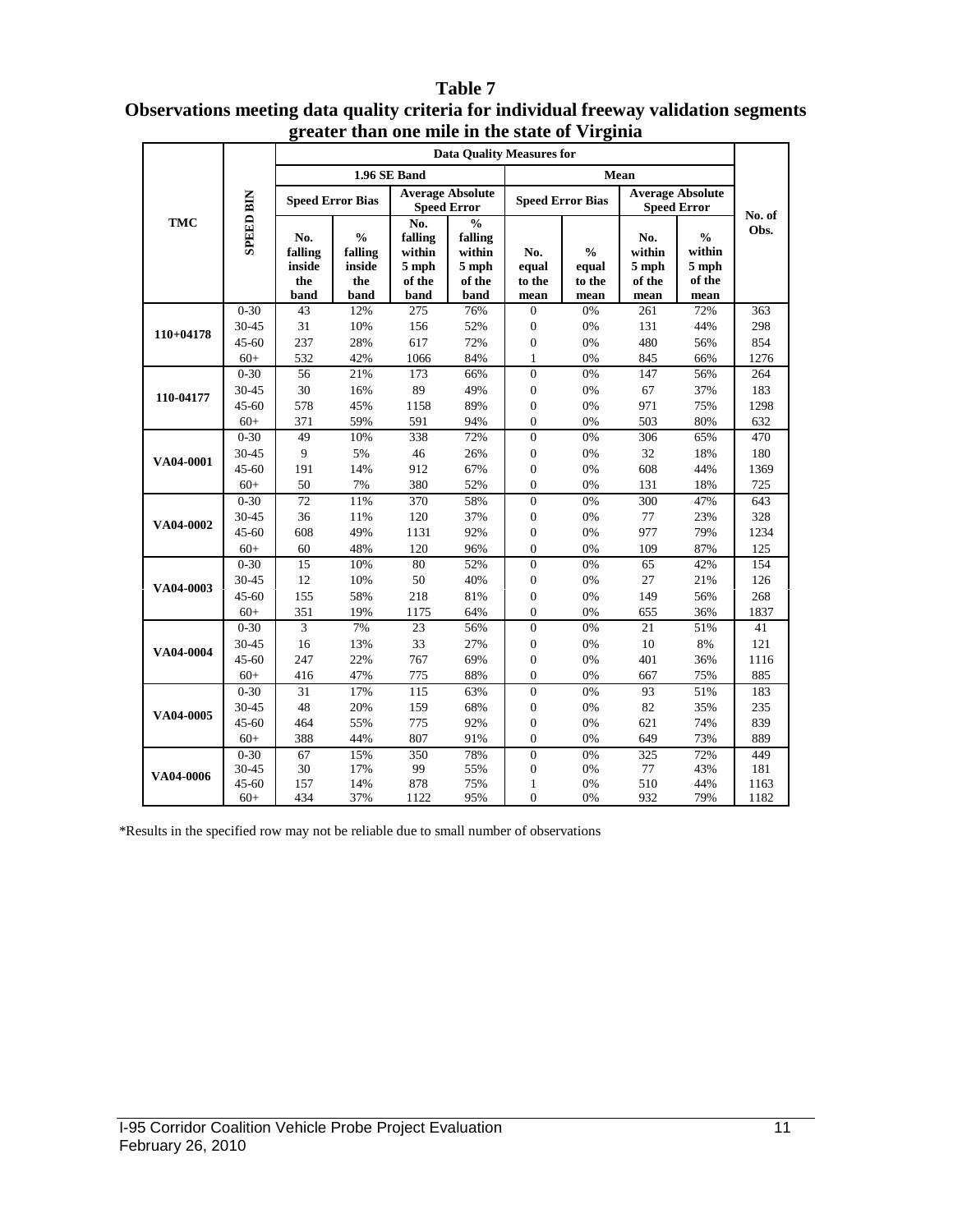



**Figure 3 Average absolute speed error for freeway segments greater than one mile in Virginia**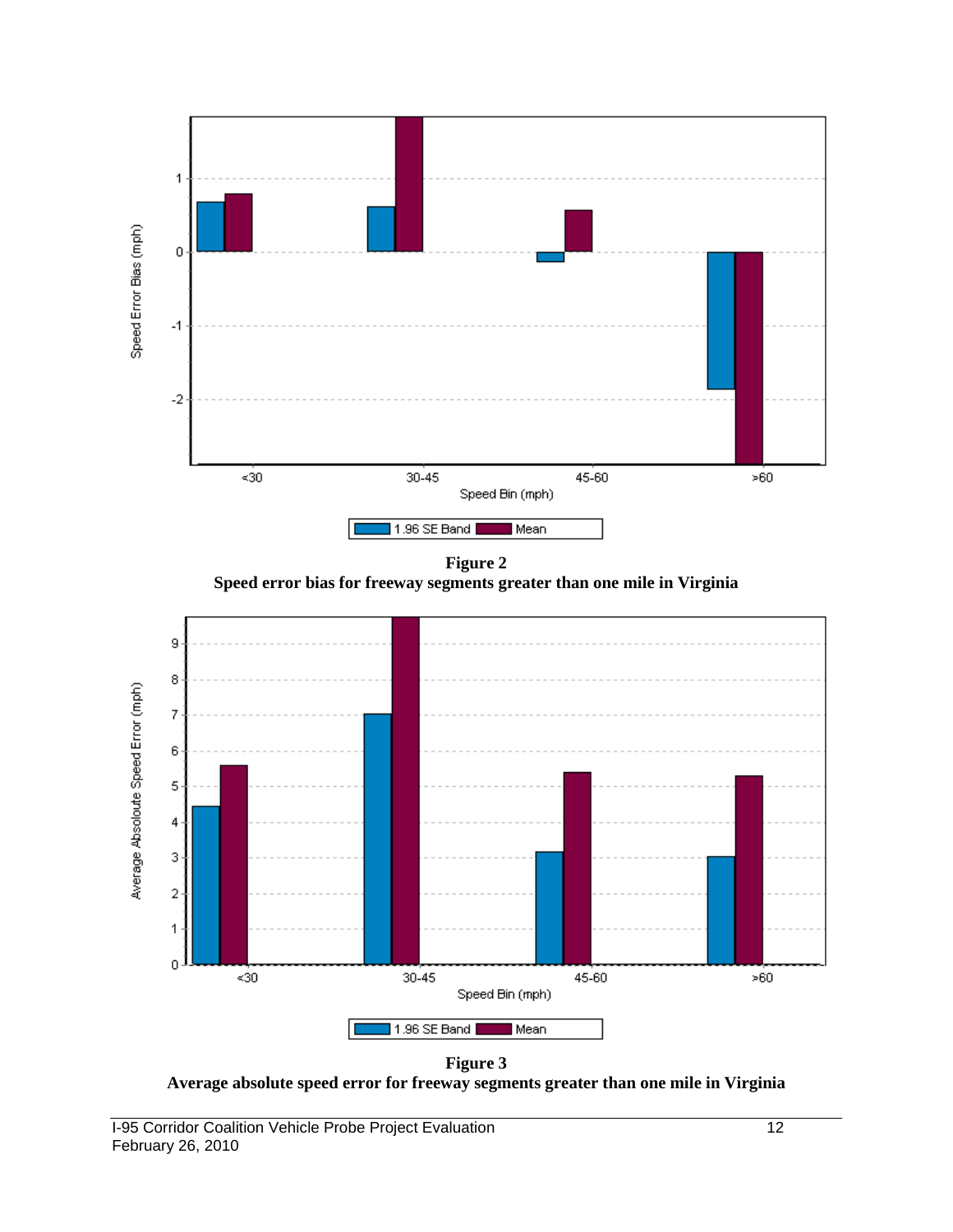### *Analysis of Results for Arterials*

Table 8 summarizes the data quality measures obtained as a result of comparison between Bluetooth and all reported INRIX speeds on two arterial segments considered in this round of validations. Note, that in the absence of quality metrics specific to arterials, the freeway metrics have been applied.

In all speed bins below 45mph, INRIX data meets the data quality measures set forth in the contract when errors are measured as a distance from the 1.96 times the standard error band. In speed bins over 45mph, there is only one observation made as reported in Tables 10 and 11. Since this single observation is not a reliable indicator of INRIX data quality in the 45 to 60 mph bin, it has been dropped from Figures 4 and 5 altogether. In addition, as the posted speed limit is less than 60 mph, no observations would be made in the 60+ mph bin.

Table 9 shows the percentage of the time intervals that fall within 5 mph of the SEM band and the mean for each speed bin for all arterial segments in Virginia. Tables 10 and 11 present detailed data for individual arterial segments in Virginia in similar format as Tables 8 and 9, respectively. Note that for some segments and in some speed bins the comparison results may not be reliable due to small number of observations.

Figures 4 and 5 show the overall speed error biases for different speed bins, and the average absolute speed errors for all considered arterial segments in Virginia, respectively. These figures correspond to Table 8.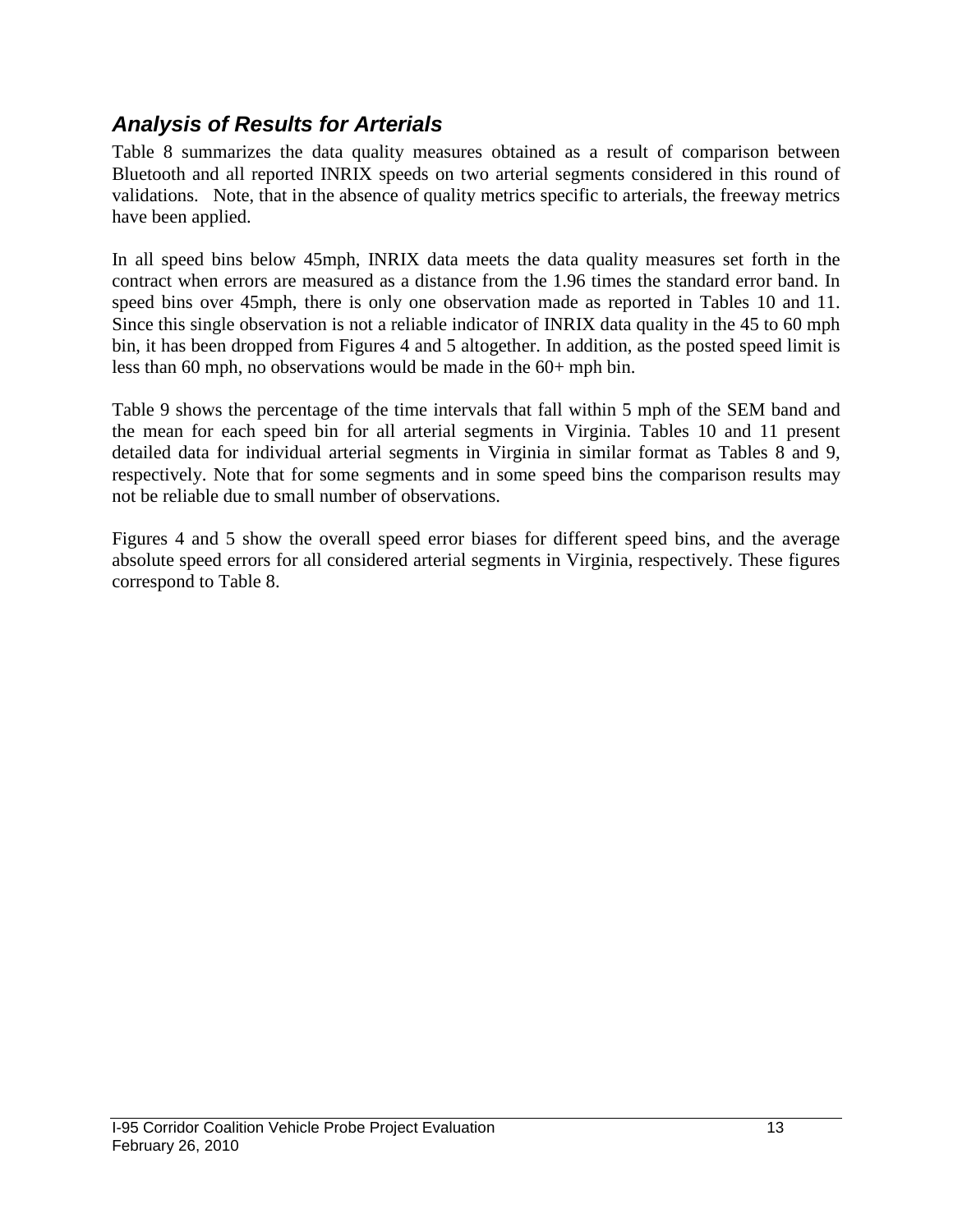#### **Table 8 Data quality measures for arterial segments greater than one mile in Virginia**

|                            |                                                                                             | <b>Data Quality Measures for</b> |                                      |                                                     |                |
|----------------------------|---------------------------------------------------------------------------------------------|----------------------------------|--------------------------------------|-----------------------------------------------------|----------------|
|                            |                                                                                             | 1.96 SE Band                     | Mean                                 |                                                     |                |
| <b>SPEED</b><br><b>BIN</b> | Average<br><b>Absolute</b><br><b>Speed</b><br>Error<br><b>Speed</b><br>Error<br><b>Bias</b> |                                  | <b>Speed</b><br>Error<br><b>Bias</b> | Average<br><b>Absolute</b><br><b>Speed</b><br>Error | No. of<br>Obs. |
| $0 - 30$                   | 4.8                                                                                         | 5.3                              | 7.6                                  | 8.6                                                 | 2563           |
| $30 - 45$                  | $-1.6$                                                                                      | 1.8                              | $-3.1$                               | 4.3                                                 | 297            |
| 45-60                      | $-14.7$                                                                                     | 14.7                             | $-16.6$                              | 16.6                                                | 1              |
| 60+                        |                                                                                             |                                  |                                      |                                                     |                |

#### **Table 9**

#### **Percent observations meeting data quality criteria for arterial segments greater than one mile in Virginia**

|                            |                                                                                                               |                     | <b>Data Quality Measures for</b>   |                                              |                |
|----------------------------|---------------------------------------------------------------------------------------------------------------|---------------------|------------------------------------|----------------------------------------------|----------------|
|                            |                                                                                                               | <b>1.96 SE Band</b> | Mean                               |                                              |                |
| <b>SPEED</b><br><b>BIN</b> | <b>Percentage</b><br>falling<br>Percentage<br>within 5<br>falling<br>inside the<br>mph of the<br>band<br>band |                     | Percentage<br>equal to the<br>mean | Percentage<br>within 5<br>mph of the<br>mean | No. of<br>Obs. |
| $0 - 30$                   | 26%                                                                                                           | 59%                 | 0%                                 | 33%                                          | 2563           |
| $30 - 45$                  | 44%                                                                                                           | 88%                 | 0%                                 | 62%                                          | 297            |
| 45-60                      | 0%                                                                                                            | 0%                  | 0%                                 | 0%                                           | 1              |
| $60+$                      |                                                                                                               |                     |                                    |                                              |                |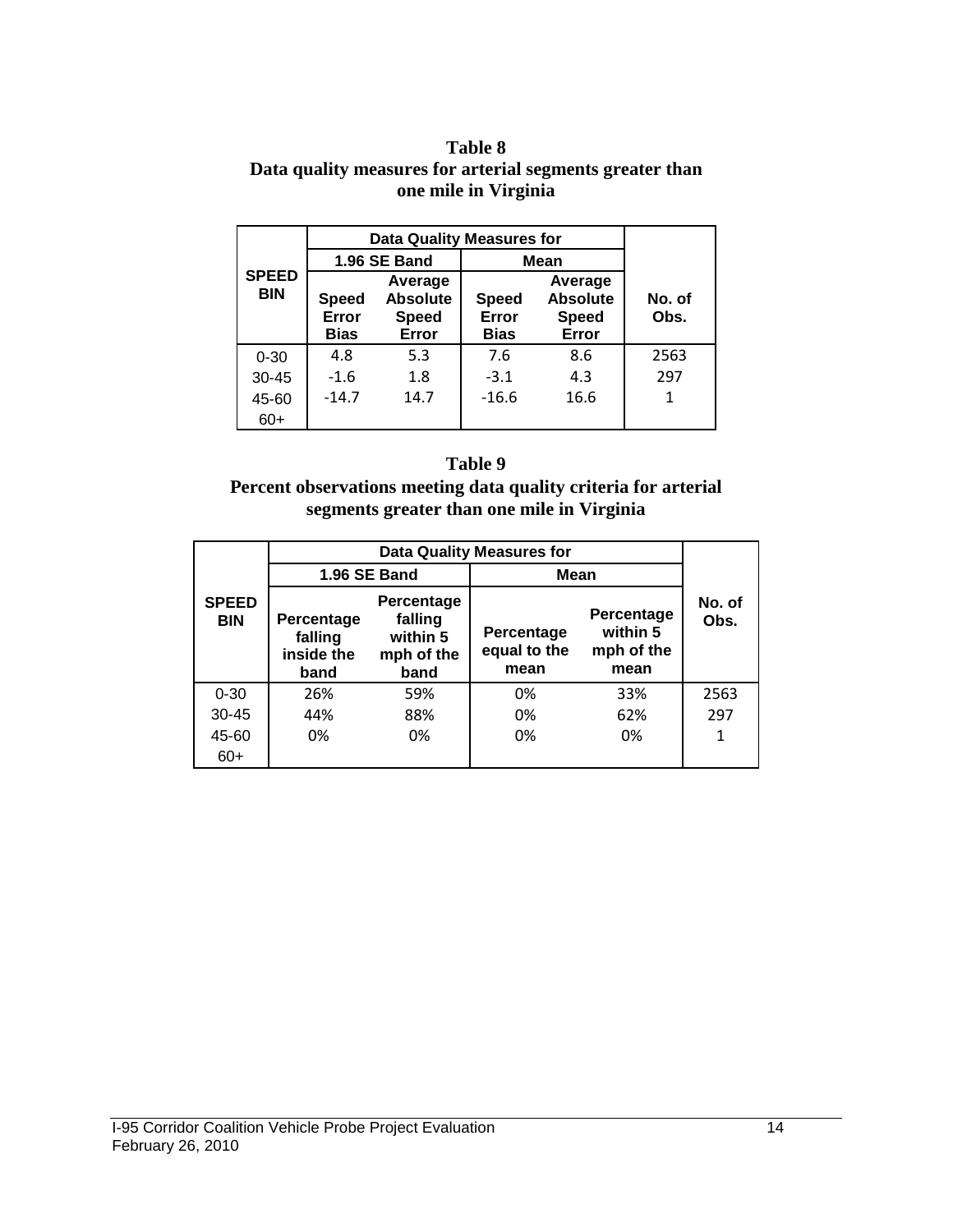#### **Table 10 Data quality measures for individual arterial validation segments greater than one mile in the state of Virginia**

| <b>TMC</b> | <b>Standard</b><br>TMC<br>length | <b>Bluetooth</b><br>distance | <b>SPEED</b><br><b>BIN</b> | <b>Data Quality Measures for</b>     |                                                            |                                      |                                                            |                |
|------------|----------------------------------|------------------------------|----------------------------|--------------------------------------|------------------------------------------------------------|--------------------------------------|------------------------------------------------------------|----------------|
|            |                                  |                              |                            |                                      | 1.96 SE Band                                               | Mean                                 |                                                            |                |
|            |                                  |                              |                            | <b>Speed</b><br>Error<br><b>Bias</b> | Average<br><b>Absolute</b><br><b>Speed</b><br><b>Error</b> | <b>Speed</b><br>Error<br><b>Bias</b> | Average<br><b>Absolute</b><br><b>Speed</b><br><b>Error</b> | No. of<br>Obs. |
| VA04-0007  | 1.04                             | 0.98                         | $0 - 30$                   | 5.5                                  | 6.0                                                        | 7.9                                  | 8.9                                                        | 1512           |
|            |                                  |                              | $30 - 45$                  | $-1.6$                               | 1.8                                                        | $-3.0$                               | 4.1                                                        | 76             |
|            |                                  |                              | $45 - 60$                  |                                      |                                                            |                                      |                                                            |                |
|            |                                  |                              | $60+$                      |                                      |                                                            |                                      |                                                            |                |
| VA04-0008  | 1.03                             | 0.98                         | $0 - 30$                   | 3.8                                  | 4.2                                                        | 7.0                                  | 8.1                                                        | 1051           |
|            |                                  |                              | $30 - 45$                  | $-1.6$                               | 1.9                                                        | $-3.1$                               | 4.4                                                        | 221            |
|            |                                  |                              | $45 - 60$                  | $-14.7$                              | 14.7                                                       | $-16.6$                              | 16.6                                                       | $1*$           |
|            |                                  |                              | $60+$                      |                                      |                                                            |                                      |                                                            |                |

\*Results in the specified row may not be reliable due to small number of observations

**Table 11 Observations meeting data quality criteria for individual arterial validation segments greater than one mile in the state of Virginia**

| <b>TMC</b> | BIN<br>SPEED | <b>Data Ouality Measures for</b>        |                                                   |                                                     |                                                               |                                |                                          |                                               |                                                    |                |
|------------|--------------|-----------------------------------------|---------------------------------------------------|-----------------------------------------------------|---------------------------------------------------------------|--------------------------------|------------------------------------------|-----------------------------------------------|----------------------------------------------------|----------------|
|            |              | 1.96 SE Band                            |                                                   |                                                     |                                                               |                                |                                          |                                               |                                                    |                |
|            |              | <b>Speed Error Bias</b>                 |                                                   | <b>Average Absolute</b><br><b>Speed Error</b>       |                                                               | <b>Speed Error Bias</b>        |                                          | <b>Average Absolute</b><br><b>Speed Error</b> |                                                    |                |
|            |              | No.<br>falling<br>inside<br>the<br>band | $\frac{0}{0}$<br>falling<br>inside<br>the<br>band | No.<br>falling<br>within<br>5 mph<br>of the<br>band | $\frac{0}{0}$<br>falling<br>within<br>5 mph<br>of the<br>band | No.<br>equal<br>to the<br>mean | $\frac{0}{0}$<br>equal<br>to the<br>mean | No.<br>within<br>5 mph<br>of the<br>mean      | $\frac{0}{0}$<br>within<br>5 mph<br>of the<br>mean | No. of<br>Obs. |
| VA04-0007  | $0 - 30$     | 289                                     | 19%                                               | 819                                                 | 54%                                                           | $\Omega$                       | $0\%$                                    | 467                                           | 31%                                                | 1512           |
|            | $30 - 45$    | 36                                      | 47%                                               | 67                                                  | 88%                                                           | $\theta$                       | 0%                                       | 50                                            | 66%                                                | 76             |
|            | $45 - 60$    |                                         |                                                   |                                                     |                                                               |                                |                                          |                                               |                                                    |                |
|            | $60+$        |                                         |                                                   |                                                     |                                                               |                                |                                          |                                               |                                                    |                |
| VA04-0008  | $0 - 30$     | 387                                     | 37%                                               | 681                                                 | 65%                                                           | 1                              | 0%                                       | 391                                           | 37%                                                | 1051           |
|            | $30 - 45$    | 94                                      | 43%                                               | 193                                                 | 87%                                                           | $\Omega$                       | 0%                                       | 134                                           | 61%                                                | 221            |
|            | $45 - 60$    | $\Omega$                                | 0%                                                | $\overline{0}$                                      | 0%                                                            | $\theta$                       | 0%                                       | $\theta$                                      | 0%                                                 | $1*$           |
|            | $60+$        |                                         |                                                   |                                                     |                                                               |                                |                                          |                                               |                                                    |                |

\*Results in the specified row may not be reliable due to small number of observations